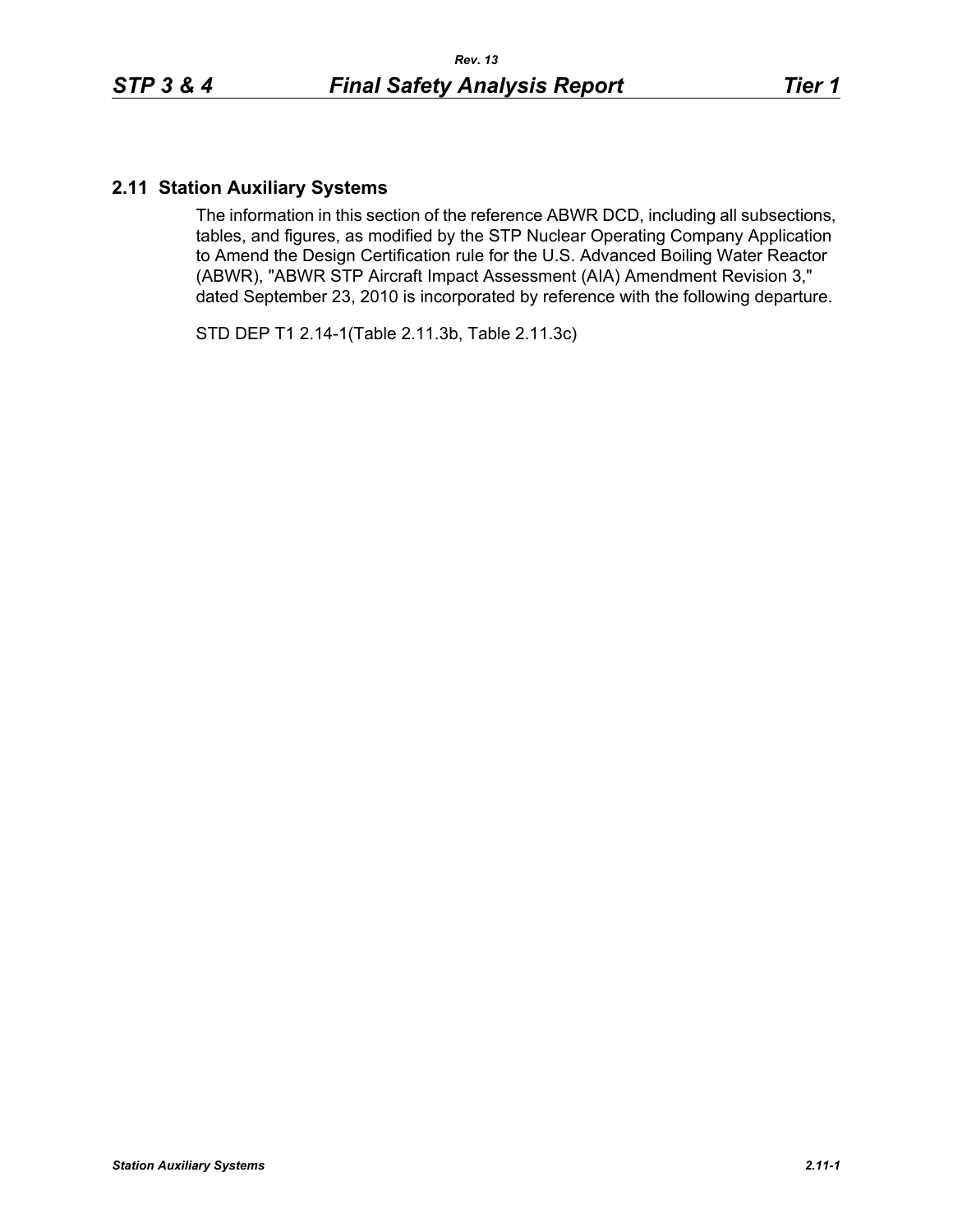| <b>Operating Mode/Components*</b>            | <b>Normal</b><br><b>Operating</b><br><b>Conditions</b> | <b>Shutdown</b> | Hot<br><b>Standby</b><br>(loss of<br>AC<br>Power) | <b>Emergency</b><br>(LOCA) |
|----------------------------------------------|--------------------------------------------------------|-----------------|---------------------------------------------------|----------------------------|
| <b>RCW/RSW Heat Exchangers In</b><br>Service | $\overline{2}$                                         | 3               | 3                                                 | 3                          |
| <i>SAFETY-RELATED</i>                        |                                                        |                 |                                                   |                            |
| <b>Emergency Diesel Generator B</b>          |                                                        |                 |                                                   | ⇟                          |
| <b>RHR Heat Exchanger B</b>                  |                                                        |                 |                                                   | ŧ                          |
| Others (safe-related) f                      | ∓                                                      |                 |                                                   | $^\ddag$                   |
| <b>NON-SAFETY RELATED</b>                    |                                                        |                 |                                                   |                            |
| <b>RWCU Heat Exchanger</b>                   | ŧ                                                      |                 | Ŧ                                                 |                            |
| FPC Heat Exchanger B**                       | ŧ                                                      |                 |                                                   | ⇟                          |
| <b>Inside Drywell</b>                        |                                                        |                 |                                                   |                            |
| Others (non-safety-related)                  |                                                        |                 |                                                   |                            |

## **Table 2.11.3b Reactor Building Cooling Water Cooling Loads Division B**

*\* Some of these cooling loads are serviced by only one or two RCW divisions. These components may be reassigned to other RCW divisions if redundancy and divisional alignment of supported and supporting systems is maintained and the design basis cooling capacity of the RCW divisions is assured.*

† *Equipment does not receive RCW in this mode.*

‡ *Equipment receives RCW in this mode.*

*ƒ HECW refrigerators, room coolers (RHR, HPCF, SGTS, FCS, CAMS), RHR and HPCF motor bearing and seal coolers, and CAMS cooler.*

*\*\** Includes FPC room cooler.